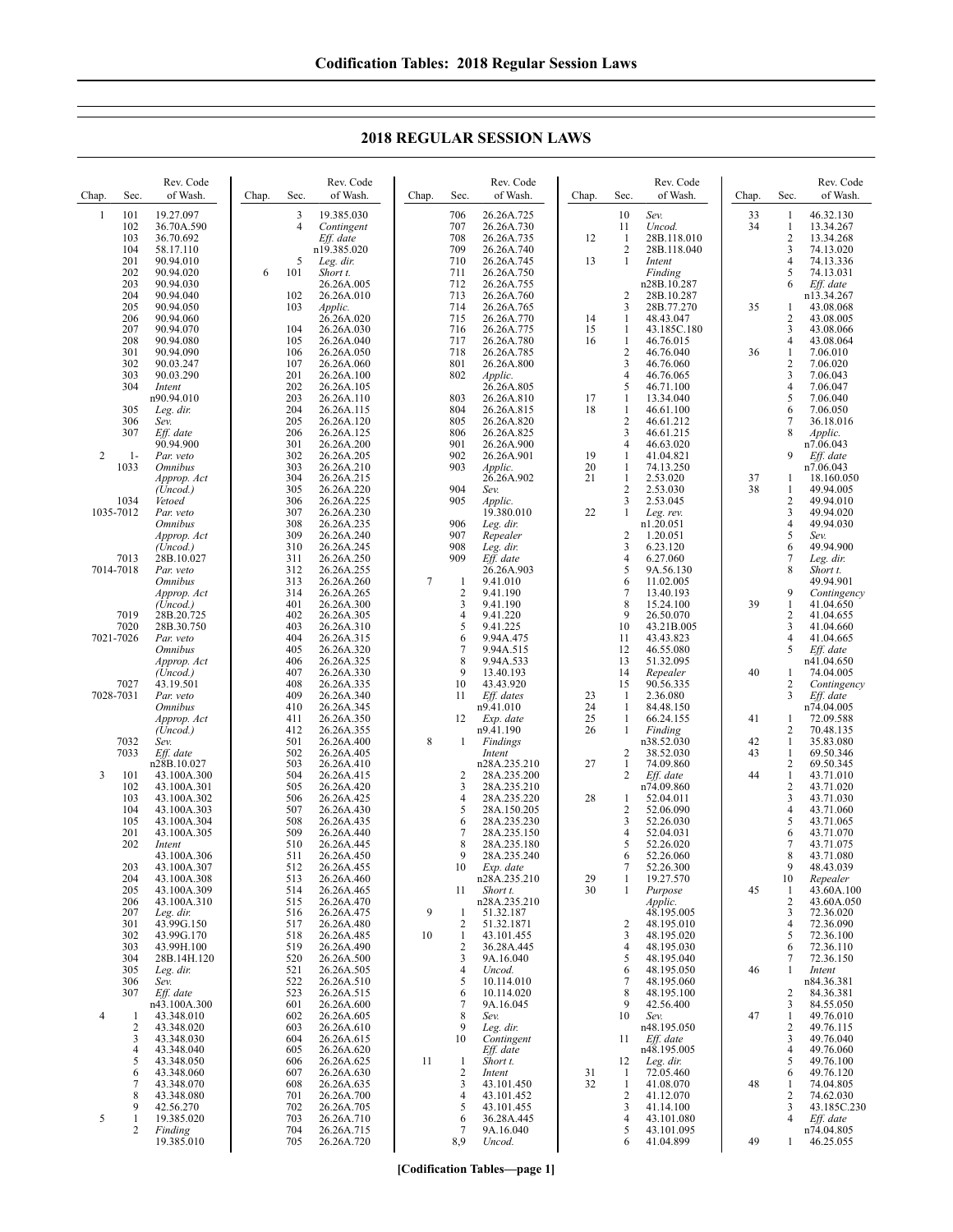| Chap.          | Sec.                          | Rev. Code<br>of Wash.                                              | Chap.    | Sec.                                        | Rev. Code<br>of Wash.                                             | Chap.          | Sec.                                                  | Rev. Code<br>of Wash.                                                | Chap.             | Sec.                                                        | Rev. Code<br>of Wash.                                             | Chap. | Sec.                            | Rev. Code<br>of Wash.                                              |
|----------------|-------------------------------|--------------------------------------------------------------------|----------|---------------------------------------------|-------------------------------------------------------------------|----------------|-------------------------------------------------------|----------------------------------------------------------------------|-------------------|-------------------------------------------------------------|-------------------------------------------------------------------|-------|---------------------------------|--------------------------------------------------------------------|
|                | 2<br>3<br>4<br>5              | 46.25.057<br>46.25.075<br>46.25.010<br>Eff. date                   |          | 61<br>62<br>63<br>64                        | 43.185C.260<br>28B.105.060<br>28A.300.592<br>26.44.125            | 70<br>71       | $\mathbf{1}$<br>1<br>2                                | 49.60.510<br>15.74.060<br>Eff. date<br>n15.74.060                    | 94                | $\overline{2}$<br>1<br>$\sqrt{2}$<br>3                      | 70.112.080<br>70.300.005<br>70.300.010<br>70.300.020              |       | 5<br>6<br>7<br>8                | 29A.08.170<br>29A.08.172<br>29A.08.125<br>29A.08.210               |
| 50<br>51<br>52 | 1<br>1<br>1                   | n46.25.055<br>2.20.030<br>43.216.015<br>Intent                     |          | 65<br>66<br>67<br>68                        | 7.68.801<br>2.70.090<br>43.216.380<br>43.216.165                  | 72<br>73<br>74 | 1<br>2<br>$\mathbf{1}$<br>$\mathbf{1}$                | 90.90.030<br>90.90.050<br>28A.230.097<br>35.22.620                   | 95                | $\overline{4}$<br>5<br>-1                                   | Temporary<br>Eff. date<br>n70.300.020<br>Findings                 |       | 9<br>10<br>11<br>12             | 29A.08.615<br>29A.08.710<br>29A.08.720<br>29A.08.760               |
|                | 2<br>3                        | Finding<br>n43.216.909<br>43.216.909<br>43.216.139                 |          | 69<br>70<br>71<br>72                        | 43.216.270<br>43.216.250<br>13.34.062<br>13.34.069                | 75             | $\overline{c}$<br>$\mathbf{1}$<br>$\overline{2}$<br>3 | 35.23.352<br>28A.320.250<br>28A.320.260<br>28A.300.700               | 96                | $\overline{2}$<br>3<br>1                                    | n43.70.452<br>Temporary<br>43.70.452<br>69.10.020                 |       | 13<br>14<br>15<br>16            | 29A.84.140<br>29A.08.174<br>46.20.155<br>42.56.230                 |
|                | 4<br>5<br>6<br>7              | 43.216.141<br>74.08A.341<br>43.216.135<br>Eff. date                |          | 73<br>74<br>75<br>76                        | 74.13A.005<br>74.14A.060<br>13.90.010<br>43.216.015               |                | 4<br>5<br>6<br>7                                      | 28A.300.710<br>28A.300.720<br>28A.320.270<br>28A.165.035             | 97                | $\mathbf{1}$<br>$\sqrt{2}$<br>3<br>$\overline{4}$           | 50.44.050<br>50.44.053<br>50.44.055<br>n50.44.050                 |       | 17<br>18<br>19<br>20            | 42.56.250<br>29A.08.330<br>29A.08.770<br>Eff. date                 |
| 53<br>54       | 1<br>2<br>1                   | n43.216.909<br>82.14.045<br>Eff. date<br>n82.14.045<br>19.182.170  |          | 77<br>78<br>79<br>80<br>81                  | 43.06A.030<br>13.50.010<br>74.14B.010<br>43.216.906<br>43.216.905 | 76             | 8<br>9<br>$\mathbf{1}$<br>$\overline{c}$<br>3         | 28A.300.730<br>28A.710.040<br>43.330.460<br>43.330.462<br>43.330.464 | 98                | 5<br>6<br>1                                                 | Sev.<br>Applic.<br>n50.44.050<br>Findings<br>Purpose              | 110   | 1<br>2                          | n29A.08.170<br>Short t.<br>n29A.08.355<br>Findings                 |
| 55             | 2<br>3<br>1<br>$\overline{2}$ | 19.182.230<br>19.182.800<br>23B.07.010<br>23B.07.020               | 59       | 82<br>1<br>2                                | Eff. date<br>n28A.655.080<br>43.216.270<br>Eff. date              | 77<br>78       | 1<br>2<br>$\mathbf{1}$                                | 26.44.030<br>Eff. date<br>n26.44.030<br>43.180.160                   |                   | $\overline{2}$<br>$\mathfrak{Z}$<br>$\overline{4}$          | 43.119.005<br>43.119.010<br>43.119.020<br>43.119.030              |       | 101<br>102<br>103               | Intent<br>n29A.08.355<br>29A.08.110<br>29A.08.355<br>29A.08.357    |
| 56<br>57<br>58 | 3<br>1<br>1<br>1              | 23B.07.080<br>28A.232.010<br>49.48.120<br>28A.655.080              | 60       | -1<br>$\overline{2}$<br>3                   | n43.216.270<br>46.04.169<br>46.04.071<br>46.37.690                | 79             | 2<br>$\mathbf{1}$<br>2                                | 43.180.300<br>46.17.040<br>Eff. date<br>n46.17.040                   |                   | 5<br>6<br>$\overline{7}$<br>8                               | 43.119.040<br>43.119.050<br>43.119.060<br>Finding                 |       | 104<br>105<br>106<br>107        | 29A.08.359<br>46.20.156<br>29A.08.350<br>46.20.207                 |
|                | 2<br>3<br>4<br>5              | 74.09.470<br>43.63A.068<br>43.63A.066<br>43.31.571                 | 61<br>62 | 4<br>5<br>$\mathbf{1}$<br>1                 | 46.20.500<br>46.61.710<br>41.04.005<br>28B.77.007                 | 80<br>81       | 1<br>$\mathbf{1}$<br>2                                | 74.13.031<br>81.104.175<br>Eff. date<br>n81.104.175                  | 99                | 9<br>10<br>11<br>-1                                         | 43.119.800<br>Leg. dir.<br>Exp. date<br>38.40.060                 |       | 201<br>202<br>203<br>204        | 29A.08.362<br>29A.08.365<br>29A.08.370<br>29A.08.410               |
|                | 6<br>7<br>8<br>9<br>10        | 41.06.097<br>74.12.340<br>74.08A.260<br>74.04.014<br>70.305.020    |          | $\sqrt{2}$<br>3<br>$\overline{4}$<br>5<br>6 | 28B.10.285<br>31.04.400<br>43.320.110<br>28B.77.008<br>31.04.405  | 82             | $\mathbf{1}$<br>2<br>3<br>4<br>5                      | 13.40.070<br>13.40.020<br>13.40.020<br>13.40.080<br>13.50.270        | 100<br>101<br>102 | -1<br>1<br>$\overline{c}$<br>$\mathbf{1}$<br>$\overline{2}$ | 47.24.020<br>Findings<br>Temporary<br>n82.04.43395<br>82.04.43395 |       | 205<br>206<br>207<br>208        | 29A.08.420<br>29A.08.720<br>29A.08.375<br>Eff. date<br>n29A.08.355 |
|                | 11<br>12<br>13<br>14          | 70.305.010<br>70.198.020<br>43.216.065<br>43.121.100               |          | 7<br>8<br>9<br>10                           | 31.04.410<br>31.04.415<br>31.04.015<br>31.04.420                  |                | 6<br>7                                                | Exp. date<br>n13.40.020<br>Eff. date<br>n13.40.020                   |                   | 3<br>4<br>5                                                 | n82.04.43395<br>n82.04.43395<br>Eff. date<br>n82.04.43395         | 111   | 1<br>2                          | Short t.<br>n42.17A.207<br>Findings<br>Intent                      |
|                | 15<br>16<br>17<br>18          | 43.88C.050<br>43.31.583<br>43.31.581<br>43.31.575                  |          | 11<br>12<br>13<br>14                        | 31.04.027<br>31.04.035<br>31.04.093<br>31.04.102                  | 83             | 1<br>2<br>3<br>4                                      | 28B.160.010<br>28B.160.020<br>28B.160.030<br>28B.160.040             | 103               | 1<br>$\overline{2}$<br>3                                    | Uncod.<br>84.36.049<br>Applic.<br>n84.36.049                      |       | 3<br>4<br>5                     | n42.17A.207<br>42.17A.005<br>42.17A.207<br>42.17A.235              |
|                | 19<br>20<br>21<br>22<br>23    | 43.20.275<br>42.48.010<br>41.04.385<br>36.70A.450<br>36.70.757     |          | 15<br>16<br>17<br>18<br>19                  | 31.04.145<br>31.04.165<br>31.04.277<br>31.04.310<br>Temporary     | 84<br>85       | 5<br>6<br>1<br>$\mathbf{1}$                           | Short t.<br>28B.160.900<br>Leg. dir.<br>26.50.060<br>Intent          | 104<br>105<br>106 | 1<br>$\overline{2}$<br>1<br>1                               | 80.04.080<br>81.04.080<br>46.44.030<br>Purpose<br>15.135.010      |       | 6<br>7<br>8<br>9<br>10          | 42.17A.240<br>42.17A.420<br>n42.17A.207<br>Sev.<br>Eff. date       |
|                | 24<br>25<br>26<br>27          | 35A.63.215<br>35.63.185<br>35.21.688<br>28B.77.005                 |          | 20<br>21<br>22<br>23                        | 31.04.905<br>Temporary<br>Sev.<br>Short t.                        |                | $\overline{c}$<br>3                                   | n43.185C.045<br>36.22.179<br>43.185C.030<br>43.185C.040              |                   | $\overline{c}$<br>3<br>$\overline{4}$<br>5                  | 15.135.020<br>15.135.030<br>15.135.040<br>15.135.050              | 112   | 1<br>2<br>3                     | n42.17A.207<br>29A.08.140<br>29A.08.110<br>29A.08.410              |
|                | 28<br>29<br>30<br>31          | 28A.655.220<br>28A.300.570<br>28A.188.040<br>28A.175.075           | 63       | 1<br>2                                      | 31.04.906<br>Intent<br>n74.66.020<br>74.66.020                    |                | 5<br>6<br>7<br>8                                      | 43.185C.050<br>43.185C.060<br>43.185C.160<br>43.185C.010             |                   | 6<br>$\overline{7}$<br>8<br>9                               | 15.135.060<br>15.135.070<br>15.135.080<br>15.135.090              |       | 4<br>5<br>6                     | 29A.40.160<br>29A.32.031<br>Eff. date<br>n29A.08.140               |
|                | 32<br>33<br>34<br>35<br>36    | 28A.155.160<br>19.02.050<br>43.216.555<br>43.216.370<br>43.216.355 | 64       | 1<br>2<br>3                                 | Findings<br>Intent<br>n28A.300.160<br>28A.300.150<br>28A.300.160  | 86             | 9<br>10<br>11<br>$\mathbf{1}$                         | 43.185C.045<br>43.185C.240<br>Short t.<br>n43.185C.045<br>Short t.   |                   | 10<br>11<br>12<br>13                                        | 15.135.100<br>42.56.380<br>Short t.<br>15.135.900<br>Leg. dir.    | 113   | 7<br>101<br>102                 | Exp. date<br>n29A.32.031<br>Short t.<br>29A.92.900<br>Findings     |
|                | 37<br>38<br>39<br>40          | 43.216.350<br>43.216.325<br>43.216.315<br>43.216.305               | 65       | $\overline{4}$<br>5<br>1<br>$\overline{2}$  | 28A.230.085<br>Contingency<br>49.60.227<br>64.38.028              |                | 2<br>3                                                | 7.98.900<br>Finding<br>7.98.005<br>7.98.010                          | 107               | -1<br>$\overline{2}$<br>3<br>$\overline{4}$                 | 88.16.055<br>53.08.390<br>88.16.035<br>88.16.070                  |       | 103<br>104                      | Intent<br>29A.92.005<br>29A.92.010<br>29A.92.020                   |
|                | 41<br>42<br>43<br>44          | 43.216.300<br>43.216.265<br>43.216.045<br>43.216.105               | 66       | 3<br>1<br>2                                 | Eff. date<br>n49.60.227<br>59.18.255<br>43.31.605                 |                | 4<br>5<br>6<br>7                                      | 7.98.020<br>7.98.030<br>Sev.<br>Leg. dir.                            |                   | 5<br>6<br>$\overline{7}$<br>8                               | 88.16.120<br>88.16.130<br>81.116.010<br>81.116.020                |       | 201<br>202<br>203<br>204        | 29A.92.040<br>29A.92.050<br>28A.343.090<br>36.32.020               |
|                | 45<br>46<br>47<br>48<br>49    | 9.94A.655<br>26.44.220<br>9.94A.6551<br>74.13.632<br>74.13.341     |          | 3<br>$\overline{4}$<br>5<br>6               | 43.31.615<br>Uncod.<br>36.22.178<br>Eff. date<br>n59.18.255       | 87<br>88       | 1<br>$\overline{2}$<br>3<br>4<br>1                    | 70.02.030<br>70.02.045<br>70.02.080<br>48.43.071<br>Temporary        |                   | 9<br>10<br>11<br>12<br>13                                   | 81.116.030<br>81.116.040<br>81.116.050<br>81.116.060<br>88.16.061 |       | 205<br>206<br>207<br>208<br>209 | 36.32.040<br>35.21.965<br>35A.21.415<br>52.14.065<br>53.12.135     |
|                | 50<br>51<br>52<br>53          | 28A.300.525<br>74.13.020<br>72.05.435<br>Exp. date                 | 67       | 1<br>$\overline{2}$<br>3<br>$\overline{4}$  | 43.15.030<br>46.68.420<br>43.15.100<br>46.17.220                  | 89             | $\mathbf{1}$<br>2<br>3                                | 39.08.030<br>39.08.100<br>Eff. date<br>n39.08.030                    |                   | 14<br>15<br>16                                              | Leg. dir.<br>81.116.900<br>Eff. date<br>n88.16.055                |       | 210<br>301<br>302<br>303        | 54.12.010<br>29A.92.060<br>29A.92.030<br>29A.92.070                |
|                | 54<br>55<br>56                | n72.05.435<br>13.34.030<br>74.31.020<br>74.15.038                  |          | 5<br>6<br>7<br>8                            | 46.18.200<br>46.68.430<br>46.04.522<br>Repealer                   | 90<br>91<br>92 | 1<br>$\mathbf{1}$<br>$\mathbf{1}$<br>2                | 77.32.590<br>Temporary<br>n82.12.0203<br>Uncod.                      | 108<br>109        | 1<br>2<br>1                                                 | Findings<br>Temporary<br>Findings<br>Intent                       |       | 304<br>401<br>402<br>403        | 29A.92.080<br>29A.92.090<br>29A.92.100<br>29A.92.110               |
|                | 57<br>58<br>59<br>60          | 74.13.660<br>74.13.570<br>71.24.065<br>43.185C.285                 | 68<br>69 | 9<br>1<br>1                                 | Eff. date<br>n43.15.100<br>9.01.210<br>46.20.161                  | 93             | 3<br>4<br>5<br>1                                      | Retro. applic.<br>Uncod.<br>Eff. date<br>70.112.010                  |                   | 2<br>3<br>$\overline{4}$                                    | n29A.08.170<br>29A.04.070<br>28A.230.150<br>29A.08.110            |       | 404<br>405<br>501<br>502        | 29A.92.120<br>29A.92.130<br>29A.92.700<br>29A.76.050               |

**[Codification Tables—page 2]**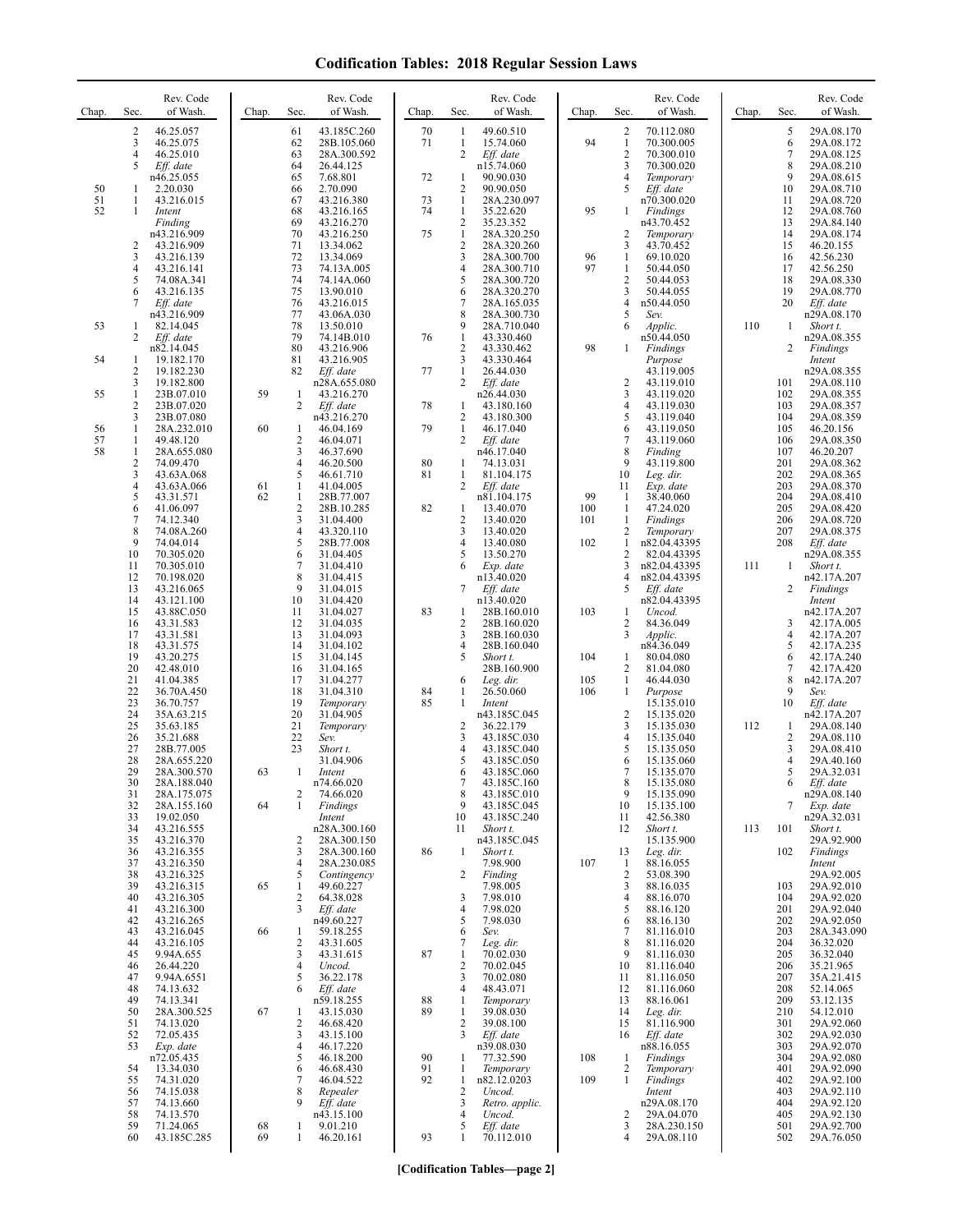| Chap. | Sec.                | Rev. Code<br>of Wash.        | Chap.      | Sec.                           | Rev. Code<br>of Wash.      | Chap. | Sec.                           | Rev. Code<br>of Wash.       | Chap. | Sec.                 | Rev. Code<br>of Wash.      | Chap.      | Sec.                | Rev. Code<br>of Wash.     |
|-------|---------------------|------------------------------|------------|--------------------------------|----------------------------|-------|--------------------------------|-----------------------------|-------|----------------------|----------------------------|------------|---------------------|---------------------------|
|       | 503<br>504          | 29A.92.710<br>Sev.           | 132        | 1<br>$\overline{c}$            | 69.50.326<br>69.50.101     |       | $\overline{\mathbf{c}}$<br>3   | Temporary<br>28A.413.060    |       | 9                    | n42.56.240<br>Exp. date    |            | 4<br>5              | 90.48.225<br>Temporary    |
|       | 505                 | Leg. dir.                    |            | 3                              | 69.50.325                  |       | $\overline{4}$                 | 28A.413.070                 |       |                      | n26.44.020                 |            | 6                   | 77.115.010                |
| 114   | 1<br>$\overline{c}$ | 28B.145.005<br>28B.145.010   |            | $\overline{4}$                 | Eff. date<br>n69.50.325    | 154   | $\mathbf{1}$<br>$\overline{2}$ | 36.57A.050<br>36.57A.055    |       | 10                   | Eff. date<br>n26.44.020    |            | 7<br>8              | 77.115.030<br>77.115.040  |
|       | 3                   | 28B.145.020                  | 133        | 1                              | 82.02.090                  |       | 3                              | Eff. date                   |       | 11                   | Eff. date                  |            | 9                   | 77.125.030                |
|       | 4<br>5              | 28B.145.030<br>28B.145.040   |            | 2                              | Eff. date<br>n82.02.090    | 155   | $\mathbf{1}$                   | n36.57A.050<br>Findings     | 172   | 1                    | n26.44.188<br>76.04.183    |            | 10<br>11            | 77.12.047<br>50.04.075    |
|       | 6                   | 28B.145.090                  | 134        | 1                              | 70.44.007                  |       |                                | Intent                      | 173   | 1                    | Findings                   |            | 12                  | 77.125.060                |
| 115   | 1                   | 48.43.078                    |            | 2<br>$\mathbf{1}$              | 70.44.070                  |       |                                | n43.216.512                 |       |                      | n18.20.500                 | 180        | 1<br>$\overline{2}$ | 47.01.510                 |
| 116   | 1                   | Findings<br>Intent           | 135        |                                | Findings<br>n46.55.065     |       | 2<br>3                         | 43.216.512<br>43.216.514    |       | $\overline{c}$<br>3  | 18.20.500<br>18.20.510     |            |                     | Exp. date<br>n47.01.510   |
|       | $\overline{c}$      | 49.58.005                    |            | $\overline{c}$<br>3            | 46.55.065<br>46.76.030     |       | 4<br>5                         | 43.216.555                  |       | $\overline{4}$<br>5  | 18.20.190                  |            | 3                   | Findings                  |
|       | 3                   | 49.58.010<br>49.58.020       |            | $\overline{4}$                 | 46.76.060                  |       |                                | Eff. date<br>n43.216.512    | 174   | 1                    | 18.20.430<br>82.03.020     |            |                     | Intent<br>n47.01.510      |
|       | 4                   | Findings                     |            | 5                              | 46.76.065                  | 156   | $\mathbf{1}$                   | 74.09.390                   |       | $\sqrt{2}$<br>3      | 82.03.030                  | 181        | 1                   | 48.43.190                 |
|       | 5                   | 49.58.030<br>49.58.040       |            | 6<br>7                         | 46.76.067<br>46.76.080     | 157   | $\mathbf{1}$<br>$\overline{2}$ | 43.330.720<br>46.20.117     |       | $\overline{4}$       | 82.03.040<br>82.03.050     |            | 2<br>3              | n48.43.190<br>Eff. date   |
|       | 6<br>$\overline{7}$ | 49.58.050                    |            | 8<br>9                         | 46.79.060                  |       | 3                              | Eff. date                   |       | 5<br>6               | 82.03.060                  |            |                     | n48.43.190                |
|       | 8                   | 49.58.060<br>49.58.070       |            | 10                             | 46.80.060<br>Eff. date     | 158   | 1                              | n46.20.117<br>Findings      |       | $\tau$               | Vetoed<br>82.03.080        | 182        | 1                   | Findings<br>Intent        |
|       | 9                   | 49.58.080                    |            |                                | n46.55.065                 |       | $\overline{c}$                 | Repealer                    |       | 8<br>9               | Vetoed                     |            |                     | n13.34.360                |
|       | 10<br>11            | Temporary<br>49.58.090       | 136<br>137 | -1<br>$\mathbf{1}$             | 84.52.069<br>74.09.340     | 159   | $\mathbf{1}$<br>2              | 41.05.830<br>Failed to      |       | 10                   | Temporary<br>82.03.100     | 183        | 2<br>$\mathbf{1}$   | 13.34.360<br>26.11.010    |
|       | 12                  | Leg. rev.                    | 138        | $\mathbf{1}$                   | 70.95G.010                 |       |                                | become law.                 |       | 11                   | Vetoed                     |            | 2                   | 26.11.020                 |
| 117   | 13<br>-1            | Leg. dir.<br>49.44.210       |            | $\overline{c}$<br>3            | 70.95G.070<br>70.95G.040   | 160   | 3<br>1                         | Contingency<br>70.128.064   |       | 12<br>13             | 82.03.120<br>82.03.140     |            | 3<br>4              | 26.11.030<br>26.11.040    |
| 118   | 1                   | 4.24.840                     | 139        | $\mathbf{1}$                   | 28A.225.360                | 161   | $\mathbf{1}$                   | Findings                    |       | 14                   | 82.03.150                  |            | 5                   | 26.11.050                 |
|       | 2                   | Applic.<br>n4.24.840         |            | $\overline{c}$<br>3            | 28A.225.350<br>28A.320.148 |       |                                | Intent<br>43.71A.005        |       | 15<br>16             | 82.03.160<br>82.03.170     |            | 6<br>7              | 26.11.060<br>26.10.160    |
| 119   | 1                   | Findings                     |            | $\overline{4}$                 | 74.13.560                  |       | $\overline{c}$                 | 43.71A.010                  |       | 17,18                | Vetoed                     |            | 8<br>9              | Repealer                  |
|       | $\overline{c}$      | n48.43.072<br>48.43.072      |            | 5<br>6                         | 74.13.631<br>Repealer      |       | 3<br>4                         | 43.71A.020<br>43.71A.800    | 175   | -1                   | Findings<br>Intent         | 184        | $\mathbf{1}$        | Leg. dir.<br>Short t.     |
|       | 3                   | 48.43.073                    |            | 7                              | Eff. date                  |       | 5                              | Temporary                   |       |                      | n74.09.495                 |            |                     | 70.15.900                 |
| 120   | 4<br>1              | Temporary<br>49.44.085       | 140        | 1                              | n28A.225.350<br>43.43.380  |       | 6                              | Eff. date<br>43.71A.900     |       | $\overline{2}$<br>3  | 74.09.4951<br>74.09.495    |            | 2<br>3              | 70.15.010<br>Applic.      |
| 121   | 1                   | Finding                      | 141        | 1                              | 50A.04.010                 |       | 7                              | Leg. dir.                   |       | $\overline{4}$       | 74.09.745                  |            |                     | 70.15.020                 |
|       | 2                   | Intent<br>Temporary          |            | $\mathfrak{2}$<br>3            | 50A.04.110<br>50A.04.500   | 162   | 1<br>$\overline{2}$            | 13.04.030<br>13.04.030      |       | 5<br>6               | Temporary<br>71.24.385     |            | 4<br>5              | 70.15.030<br>70.15.040    |
| 122   | 1                   | 70.54.460                    |            | $\overline{4}$                 | 50A.04.525                 |       | 3                              | 13.40.0357                  |       | $\sqrt{ }$           | 71.24.045                  |            | 6                   | 70.15.050                 |
|       | 2                   | Eff. date<br>n70.54.460      |            | 5<br>6                         | 50A.04.540<br>50A.04.565   |       | 4<br>5                         | 13.40.110<br>13.40.193      |       | 8<br>9               | 74.09.748<br>Temporary     |            | $\tau$<br>8         | 70.15.060<br>70.15.070    |
| 123   | 1                   | 9.94A.750                    |            | 7                              | 50A.04.600                 |       | 6<br>7                         | 13.40.300                   |       | 10                   | 28A.630.500                |            | 9                   | 70.15.080                 |
| 124   | 2<br>1              | 9.94A.753<br>Finding         | 142<br>143 | $\mathbf{1}$<br>$\mathbf{1}$   | 36.28A.440<br>43.113.030   |       | 8                              | 13.40.300<br>13.40.301      |       | 11<br>12             | 28B.20.445<br>Eff. date    |            | 10<br>11            | 70.15.090<br>70.15.100    |
|       | 2                   | Intent<br>28B.10.051         |            | 2<br>3                         | 43.117.070                 |       | 9<br>10                        | 13.04.800                   | 176   |                      | n28B.20.445                |            | 12<br>13            | 70.15.110                 |
| 125   | 1                   | Finding                      | 144        | 1                              | Repealer<br>Finding        |       |                                | Exp. date<br>n13.04.030     |       | 1                    | Finding<br>Purpose         |            | 14                  | 70.15.901<br>Leg. dir.    |
|       |                     | Intent                       |            |                                | Intent<br>n28B.10.710      |       | 11                             | Eff. date                   |       | $\overline{c}$       | n49.60.215                 | 185        | 1<br>2              | 21.20.340                 |
|       | $\overline{c}$      | n28A.600.027<br>28A.600.027  |            | 2                              | 28B.10.710                 | 163   | 1                              | n13.04.030<br>51.32.225     |       | 3                    | 49.60.040<br>49.60.215     | 186        | $\mathbf{1}$        | 43.320.110<br>54.16.420   |
|       | 3<br>4              | 28B.10.037<br>Sev.           | 145        | $\mathbf{1}$<br>$\overline{c}$ | 9.41.350<br>9.41.352       |       | 2                              | Applic.<br>n51.32.225       |       | $\overline{4}$<br>5  | 49.60.214<br>7.80.120      |            | $\overline{c}$<br>3 | 34.12.034<br>54.16.425    |
| 126   | 1                   | Findings                     |            | 3                              | 9.41.080                   | 164   | 1                              | n82.08.900                  |       | 6                    | Repealer                   | 187        | $\mathbf{1}$        | 29A.24.091                |
|       |                     | Intent<br>n74.08A.505        |            | 4<br>5                         | 9.41.092<br>Eff. date      |       | $\overline{2}$<br>3            | Temporary<br>82.04.260      |       | 7                    | Eff. date<br>n49.60.215    |            | 2<br>3              | 29A.24.311<br>29A.60.021  |
|       | 2                   | 74.08A.500                   |            |                                | n9.41.350                  |       | 4                              | 82.08.900                   | 177   | 1                    | Finding                    |            | 4                   | Vetoed                    |
|       | 3<br>4              | 74.08A.505<br>74.08A.510     | 146        | 2                              | n82.16.0421<br>82.16.0421  |       | ͻ<br>6                         | 82.08.962<br>82.12.900      |       |                      | Intent<br>n28A.305.905     | 188        | 1<br>2              | 28B.95.020<br>28B.95.030  |
|       | 5                   | 74.08A.260                   | 147        | 1                              | 70.94.6556                 |       | 7                              | 82.12.962                   |       | 101                  | 28A.310.020                |            | 3                   | 28B.95.045                |
| 127   | 6                   | 74.08A.341<br>Finding        | 148        | 2<br>1                         | 17.24.051<br>Findings      |       | 8<br>9                         | 84.36.635<br>82.29A.135     |       | 201<br>202           | 28A.195.010<br>28A.195.030 |            | 4                   | Eff. date<br>n28B.95.030  |
|       |                     | Intent                       |            |                                | n53.08.040                 |       | 10                             | Eff. date                   |       | 203                  | 28A.195.060                | 189        | 1                   | 19.27.031                 |
|       | 2                   | n28A.230.094<br>28A.230.094  | 149        | 2<br>$\mathbf{1}$              | 53.08.040<br>Findings      | 165   | 1                              | n82.08.900<br>5.60.060      |       | 301<br>302           | 28A.230.097<br>28A.230.010 |            | 2<br>3              | 19.27.560<br>43.30.580    |
|       | 3                   | 28A.415.285                  |            |                                | n53.08.120                 | 166   | 1                              | 9.94A.733                   |       | 303                  | 28A.300.236                | 190        | 1                   | 77.32.430                 |
|       | 4<br>5              | 28A.300.485<br>28A.300.375   | 150        | 2<br>101                       | 53.08.120<br>26.09.105     |       | $\overline{2}$<br>3            | 9.94A.728<br>9.94A.030      |       | 304<br>401           | 28A.700.070<br>28A.655.070 | 191<br>192 | 1<br>1              | 28A.700.070<br>Findings   |
|       | 6                   | 43.79A.040                   |            | 102                            | 26.18.020                  |       | 4                              | 9.94A.734                   |       | 501                  | 28A.300.750                |            |                     | Intent                    |
| 128   | 7<br>1              | Repealer<br>49.17.180        |            | 103<br>104                     | 26.18.170<br>26.23.050     | 167   | 5<br>$\mathbf{1}$              | 9.94A.190<br>43.20.148      |       | 502<br>503           | 28A.300.750<br>28A.150.222 |            | 2                   | n46.20.1132<br>46.20.1132 |
|       | 2                   | Eff. date                    |            | 105                            | 26.26.165                  | 168   | $\mathbf{1}$                   | 77.15.460                   |       | 504                  | 28A.230.015                |            | 3                   | 70.54.280                 |
| 129   | 1                   | n49.17.180<br>28B.15.621     |            | 106<br>107                     | 26.26.375<br>74.20A.055    |       | $\sqrt{2}$<br>3                | 77.32.237<br>Repealer       |       | 505<br>506           | 28A.300.545<br>28A.655.180 |            | 4                   | Eff. date<br>n46.20.1132  |
| 130   | -1                  | Findings                     |            | 108                            | 74.20A.056                 | 169   | 1                              | 53.08.005                   |       | 507                  | 28A.655.180                | 193        | 1                   | 48.43.016                 |
|       |                     | Intent<br>n82.08.875         |            | 109<br>110                     | 74.20A.059<br>74.20A.300   |       | $\overline{2}$<br>3            | 53.08.370<br>53.08.380      |       | 508<br>601           | 28A.300.760<br>28A.150.250 | 194        | 1<br>2              | 43.131.393<br>43.131.394  |
|       | 2                   | n82.08.875                   |            | 201                            | 26.23.065                  | 170   | 1                              | 42.56.380                   |       | 701                  | Repealer                   |            | 3                   | 70.149.040                |
|       | 3<br>4              | 82.08.875<br>82.12.875       |            | 202<br>301                     | 74.20A.350<br>26.19.020    | 171   | 1                              | Finding<br>Intent           |       | 702<br>703           | 28A.305.905<br>Leg. rev.   | 195        | 1<br>2              | 47.46.190<br>47.46.200    |
| 131   | 1                   | Findings                     |            | 401                            | 26.19.065                  |       |                                | 26.44.188                   |       | 704                  | Exp. date                  |            | 3                   | 47.46.110                 |
|       |                     | Intent<br>n71.09.090         |            | 501                            | Eff. date<br>n26.23.065    |       | 2<br>3                         | 26.44.020<br>26.44.020      |       | 705                  | n28A.655.180<br>Eff. dates | 196        | $\mathbf{1}$        | Finding<br>69.48.010      |
|       | $\overline{c}$      | 71.09.090                    | 151        | -1                             | 41.32.4992                 |       | 4                              | 26.44.187                   |       |                      | n28A.150.222               |            | 2                   | 69.48.020                 |
|       | 3                   | Retro. applic.<br>n71.09.090 |            | 2<br>3                         | 41.40.1987<br>Eff. date    |       | 5<br>6                         | 26.44.185<br>26.44.186      | 178   | -1<br>$\overline{2}$ | 39.102.020<br>Uncod.       |            | 3<br>4              | 69.48.030<br>69.48.040    |
|       | 4<br>5              | Sev.<br>Eff. date            | 152        | 1                              | n41.32.4992<br>90.50A.030  |       | 7<br>8                         | 42.56.240<br>Retro. applic. | 179   | 1<br>$\overline{2}$  | Vetoed<br>79.105.170       |            | 5<br>6              | 69.48.050<br>69.48.060    |
|       |                     | n71.09.090                   | 153        | 1                              | 28A.413.040                |       |                                |                             |       | 3                    | 77.125.050                 |            | 7                   | 69.48.070                 |
|       |                     |                              |            |                                |                            |       |                                |                             |       |                      |                            |            |                     |                           |

**[Codification Tables—page 3]**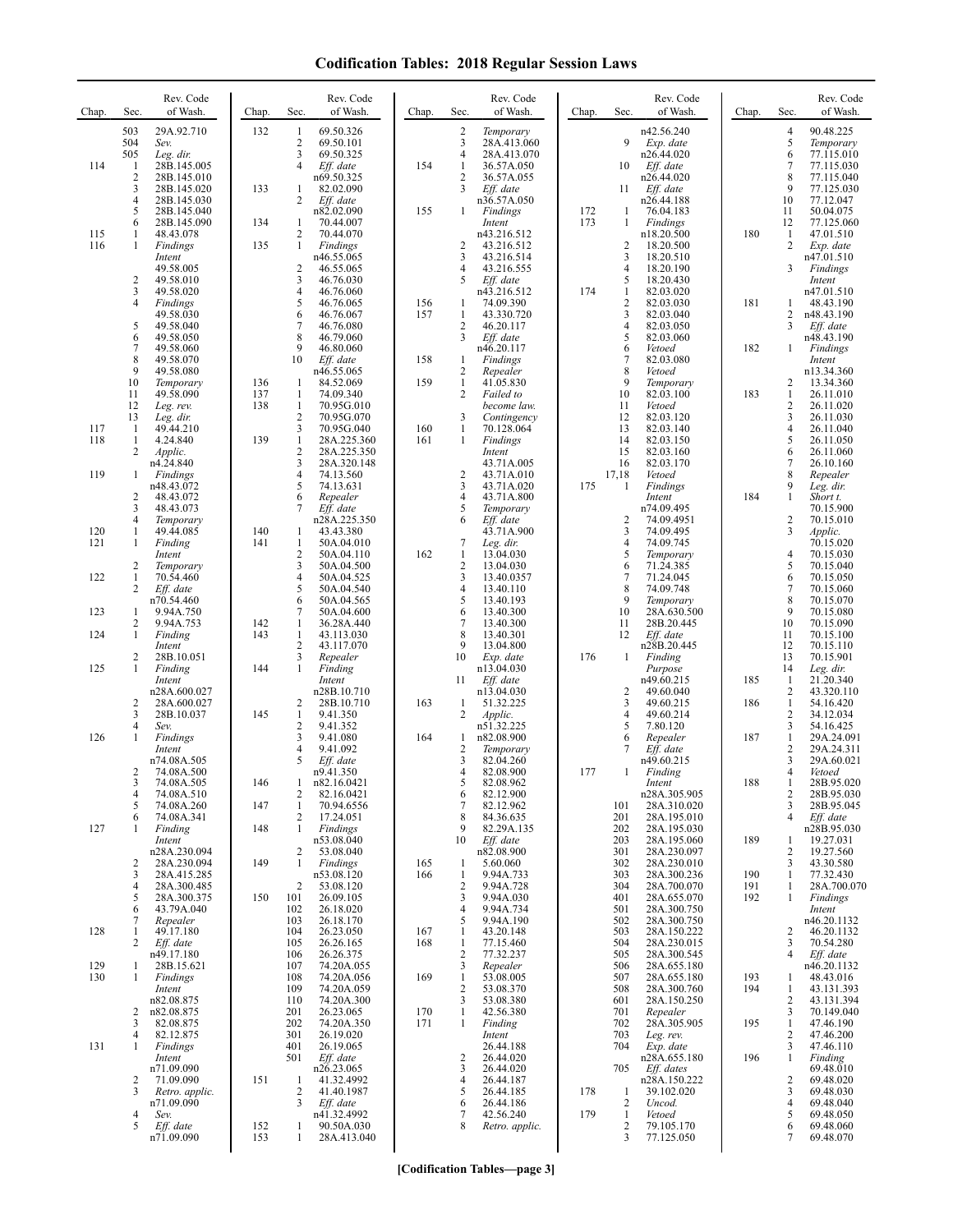| Chap.      | Sec.                 | Rev. Code<br>of Wash.      | Chap. | Sec.         | Rev. Code<br>of Wash.  | Chap. | Sec.           | Rev. Code<br>of Wash.    | Chap.      | Sec.                         | Rev. Code<br>of Wash.      | Chap.      | Sec.                           | Rev. Code<br>of Wash.        |
|------------|----------------------|----------------------------|-------|--------------|------------------------|-------|----------------|--------------------------|------------|------------------------------|----------------------------|------------|--------------------------------|------------------------------|
|            | 8<br>9               | 69.48.080<br>69.48.090     |       | 3030<br>3031 | 71.05.732<br>71.05.740 |       | 5019<br>5020   | 71.34.760<br>71.34.780   |            | 7<br>8                       | 28C.10.110<br>28C.10.130   |            | 4<br>5                         | 48.41.090<br>Exp. date       |
|            | 10<br>11             | 69.48.100<br>69.48.110     |       | 3032<br>3033 | 71.05.745<br>71.05.750 |       | 5021<br>5022   | 71.34.780<br>71.34.790   |            | 9<br>10                      | 18.16.310<br>18.16.320     |            | 6                              | n48.41.200<br>Sev.           |
|            | 12<br>13             | 69.48.120                  |       | 3034<br>3035 | 71.05.755<br>71.05.760 |       | 5023<br>5024   | 71.36.010<br>71.36.025   |            | 11<br>12                     | 28B.85.230                 | 220<br>221 | 1                              | 74.39A.076<br>82.45.010      |
|            | 14                   | 69.48.130<br>69.48.140     |       | 3036         | 71.05.801              |       | 5025           | 71.36.040                |            | 13                           | 28B.85.240<br>28B.77.110   |            | 1<br>2                         | Applic.                      |
|            | 15<br>16             | 69.48.150<br>69.48.160     |       | 3037<br>4001 | 71.05.940<br>71.24.015 |       | 5026<br>6001   | 71.36.060<br>9.41.047    | 204        | 14<br>$\mathbf{1}$           | 43.84.092<br>28B.118.010   |            | 3                              | n82.45.010<br>Eff. date      |
|            | 17<br>18             | 69.48.170<br>69.48.180     |       | 4002<br>4003 | 71.24.025<br>71.24.030 |       | 6002<br>6003   | 9.41.070<br>9.41.090     |            | $\overline{2}$<br>3          | 28B.145.030<br>28B.15.012  | 222        | 1                              | n82.45.010<br>18.74.010      |
|            | 19<br>20             | 69.48.190<br>69.48.200     |       | 4004<br>4005 | 71.24.035<br>71.24.037 |       | 6004<br>6005   | 9.41.094<br>9.41.097     | 205        | 1                            | Finding<br>Intent          | 223        | 2<br>$\mathbf{1}$              | 18.74.180<br><b>Findings</b> |
|            | 21<br>22             | 42.56.270<br>69.41.030     |       | 4006<br>4007 | 71.24.045<br>71.24.061 |       | 6006<br>6007   | 9.41.173<br>9.41.300     |            | 2                            | n71.24.580<br>71.24.580    |            | 2                              | n82.45.010<br>n82.45.010     |
|            | 23                   | 69.50.470                  |       | 4008         | 71.24.100              |       | 7001           | 41.05.015                | 206        | $\mathbf{1}$                 | 28A.630.135                |            | 3                              | 82.45.010                    |
|            | 24<br>25             | 70.95.207<br>Leg. dir.     |       | 4009<br>4010 | 71.24.155<br>71.24.160 |       | 7002<br>7003   | 41.05.021<br>41.05A.005  |            | 2<br>3                       | 28A.300.195<br>28A.300.196 | 224        | 4<br>$\mathbf{1}$              | 43.185.050<br>Finding        |
|            | 26<br>27             | 43.131.423<br>43.131.424   |       | 4011<br>4012 | 71.24.215<br>71.24.220 |       | 7004<br>7005   | 74.09.050<br>74.09.055   | 207        | 1<br>$\overline{c}$          | 19.27.015<br>19.27.035     |            |                                | Intent<br>n18.04.350         |
| 197        | -1<br>$\overline{c}$ | 38.42.010<br>38.42.130     |       | 4013<br>4014 | 71.24.240<br>71.24.300 |       | 7006<br>7007   | 74.09.080<br>74.09.120   |            | 3<br>4                       | 19.27.070<br>19.27.074     |            | 2<br>3                         | 18.04.350<br>18.04.183       |
|            | 3<br>4               | 38.42.140<br>38.42.160     |       | 4015<br>4016 | 71.24.310<br>71.24.320 |       | 7008<br>7009   | 74.09.160<br>74.09.210   |            | 5<br>6                       | 19.27.085<br>19.27.076     |            | 4<br>5                         | 18.04.195<br>18.04.215       |
| 198<br>199 | 1                    | 19.94.544<br>Findings      |       | 4017<br>4018 | 71.24.330<br>71.24.340 |       | 7010<br>7011   | 74.09.220<br>74.09.230   |            | $\overline{7}$<br>8          | 19.27A.020<br>34.05.328    |            | 6<br>7                         | 18.04.345<br>Exp. date       |
|            |                      | Intent                     |       | 4019         | 71.24.350              |       | 7012           | 74.09.240                |            | 9                            | 18.08.240                  |            |                                | n18.04.350                   |
|            | 101                  | n67.08.100<br>Repealer     |       | 4020<br>4021 | 71.24.360<br>71.24.370 |       | 7013<br>7014   | 74.09.260<br>74.09.280   |            | 10<br>11                     | 18.08.510<br>Eff. date     | 225        | $\mathbf{1}$                   | Intent<br>n74.39A.032        |
|            | 102<br>201           | 67.08.100<br>4.56.110      |       | 4022<br>4023 | 71.24.380<br>71.24.385 |       | 7015<br>7016   | 74.09.290<br>74.09.315   |            | 12                           | n19.27.070<br>Eff. date    |            | 2<br>3                         | 74.39A.030<br>74.39A.032     |
|            | 202<br>203           | 6.01.060<br>6.15.010       |       | 4024<br>4025 | 71.24.400<br>71.24.405 |       | 7017<br>7018   | 74.09.522<br>74.09.530   | 208        | 1                            | n18.08.510<br>Vetoed       | 226        | 4<br>1                         | Temporary<br>9.41.345        |
|            | 204<br>205           | 6.27.100<br>6.27.105       |       | 4026<br>4027 | 71.24.415<br>71.24.420 |       | 7019<br>7020   | 74.09.540<br>74.09.730   |            | $\overline{c}$<br>3          | Temporary<br>74.13.695     | 227        | 2<br>$\mathbf{1}$              | 9.41.070<br>Temporary        |
|            | 206<br>207           | 6.27.140<br>6.27.150       |       | 4028<br>4029 | 71.24.430<br>71.24.455 |       | 7021<br>7022   | 74.09.780<br>74.64.010   |            | $\overline{4}$<br>5          | 43.88C.010<br>43.88.058    | 228<br>229 | 1<br>1                         | 28A.300.900<br>28A.230.090   |
|            | 301                  | Short t.<br>n67.08.100     |       | 4030<br>4031 | 71.24.460<br>71.24.470 |       | 7023<br>8001   | 74.66.010<br>70.02.010   |            | 6<br>7                       | Uncod.                     | 230        | $\mathbf{2}$<br>$\mathbf{1}$   | 28A.230.091<br>41.26.030     |
| 200        | 1                    | <b>Findings</b>            |       | 4032         | 71.24.480              |       | 8002           | 70.02.230                | 209        | 1                            | Temporary<br>28B.99.010    |            | $\mathbf{2}$                   | 41.26.436                    |
|            |                      | Intent<br>n28A.320.290     |       | 4033<br>4034 | 71.24.490<br>71.24.500 |       | 8003<br>8004   | 70.02.240<br>70.02.250   |            | $\overline{2}$<br>3          | 28B.99.020<br>28B.99.030   | 231        | $\mathbf{1}$                   | Findings<br>Intent           |
|            | 2<br>3               | 28A.320.280<br>28A.410.044 |       | 4035<br>4036 | 71.24.515<br>71.24.520 |       | 8005<br>8006   | 70.02.260<br>70.02.340   |            | $\overline{4}$<br>5          | 28B.99.040<br>28B.145.005  |            | 2<br>3                         | Temporary<br>Exp. date       |
|            | 4<br>5               | 28A.320.290<br>28A.320.295 |       | 4037<br>4038 | 71.24.525<br>71.24.530 |       | 8007<br>8008   | 70.02.350<br>42.56.270   |            | 6<br>7                       | 28B.145.010<br>28B.145.020 | 232        | $\mathbf{1}$<br>$\overline{c}$ | 28B.117.005<br>28B.117.010   |
| 201        | 6<br>1001            | n28A.320.290<br>Findings   |       | 4039<br>4040 | 71.24.535<br>71.24.540 |       | 8009<br>8010   | 43.70.080<br>43.59.030   |            | 8<br>9                       | 28B.145.030<br>28B.145.040 |            | 3<br>4                         | 28B.117.020<br>28B.117.030   |
|            |                      | Intent<br>n41.05.018       |       | 4041<br>4042 | 71.24.545<br>71.24.555 |       | 8011<br>8012   | 48.21.180<br>48.44.240   |            | 10<br>11                     | 28B.145.090<br>Leg. dir.   |            | 5<br>6                         | 28B.117.040<br>28B.77.250    |
|            | 2001<br>2002         | 71.34.670<br>71.24.582     |       | 4043<br>4044 | 71.24.565<br>71.24.580 |       | 8013<br>8014   | 48.46.350<br>69.50.540   | 210<br>211 | $\mathbf{1}$<br>$\mathbf{1}$ | 18.32.675<br>18.71.010     |            | 7<br>8                         | 28B.117.050<br>28B.117.055   |
|            | 2003                 | 71.24.382                  |       | 4045         | 71.24.590              |       | 9001           | 2.30.020                 |            | $\overline{2}$               | 18.71.083                  |            | 9                              | n28B.77.250                  |
|            | 2004<br>2005         | 41.05.750<br>41.05.751     |       | 4046<br>4047 | 71.24.595<br>71.24.600 |       | 9002<br>9003   | 2.30.030<br>9.41.300     |            | 3<br>$\overline{4}$          | 18.57.001<br>18.57.083     |            | 10<br>11                       | 28B.76.526<br>Short t.       |
|            | 2006<br>2007         | 74.09.870<br>74.09.871     |       | 4048<br>4049 | 71.24.605<br>71.24.610 |       | 9004<br>9005   | 9.94A.703<br>10.05.040   | 212<br>213 | $\mathbf{1}$<br>1            | 77.12.266<br>70.95B.090    |            | 12                             | n28B.117.010<br>Repealer     |
|            | 2008<br>2009         | 74.09.872<br>74.09.873     |       | 4050<br>4051 | 71.24.615<br>71.24.620 |       | 9006<br>9007   | 10.05.050<br>18.205.080  | 214        | 2<br>1                       | 70.95B.095<br>42.56.430    | 233<br>234 | $\perp$<br>1                   | 15.49.370<br>9.41.040        |
|            | 2010<br>3001         | 74.04.015<br>71.05.020     |       | 4052<br>4053 | 71.24.625<br>71.24.630 |       | 9008<br>9009   | 18.88A.020<br>46.61.5055 |            | 2<br>3                       | 42.56.430<br>Exp. date     | 235        | 1<br>2                         | 77.65.150<br>77.65.160       |
|            | 3002<br>3003         | 71.05.026<br>71.05.027     |       | 4054<br>4055 | 71.24.640<br>71.24.645 |       | 9010<br>9011   | 46.61.5056<br>72.09.350  |            | 4                            | n42.56.430<br>$Eff.$ date  |            | 3<br>4                         | 77.65.170<br>77.65.190       |
|            | 3004<br>3005         | 71.05.040<br>71.05.100     |       | 4056<br>4057 | 71.24.647<br>71.24.650 |       | 9012<br>9013   | 72.09.370<br>72.09.380   | 215        | 1                            | n42.56.430<br>18.25.0167   |            | 5<br>6                         | 77.65.200                    |
|            | 3006                 | 71.05.203                  |       | 4058         | 71.24.805              |       | 9014           | 72.09.381                | 216        | 1                            | 18.130.420                 |            | 7                              | 77.65.210<br>77.65.220       |
|            | 3007<br>3008         | 71.05.214<br>71.05.215     |       | 4059<br>4060 | 71.24.810<br>71.24.850 |       | 9015<br>9016   | 72.09.585<br>74.34.020   | 217        | $\overline{2}$<br>1          | 18.130.180<br>43.63A.510   |            | 8<br>9                         | 77.65.280<br>77.65.340       |
|            | 3009<br>3010         | 71.05.240<br>71.05.240     |       | 4061<br>4062 | 71.24.860<br>71.24.880 |       | 10001<br>10002 | 41.05.018<br>43.70.081   |            | $\overline{2}$<br>3          | 43.17.400<br>39.33.015     |            | 10<br>11                       | 77.65.390<br>77.65.440       |
|            | 3011<br>3012         | 71.05.285<br>71.05.320     |       | 4063<br>5001 | 71.24.902<br>71.34.010 |       | 10003<br>11001 | Leg. rev.<br>Sev.        |            | 4<br>5                       | 35.94.040<br>43.09.210     |            | 12<br>13                       | 77.65.480<br>77.65.510       |
|            | 3013<br>3014         | 71.05.320<br>71.05.325     |       | 5002<br>5003 | 71.34.020<br>71.34.300 |       | 11002<br>11003 | Leg. rev.<br>Leg. rev.   |            | 6<br>7                       | 43.43.115<br>43.82.010     |            | 14<br>15                       | 77.12.453<br>Eff. date       |
|            | 3015<br>3016         | 71.05.330<br>71.05.335     |       | 5004<br>5005 | 71.34.365<br>71.34.375 |       | 11004          | Exp. date<br>n71.05.240  | 218        | $\mathbf{1}$                 | Intent<br>n29A.60.185      | 236        | 1                              | n77.65.150<br>Purpose        |
|            | 3017                 | 71.05.340                  |       | 5006         | 71.34.380              |       | 11005          | Eff. date                |            | 2                            | 29A.60.185                 |            |                                | Intent                       |
|            | 3018<br>3019         | 71.05.350<br>71.05.425     |       | 5007<br>5008 | 71.34.385<br>71.34.390 |       | 11006          | n71.05.240<br>Eff. date  |            | 3<br>4                       | 29A.60.170<br>29A.60.110   |            | 101                            | 15.130.010<br>15.130.100     |
|            | 3020<br>3021         | 71.05.435<br>71.05.445     |       | 5009<br>5010 | 71.34.395<br>71.34.400 | 202   | 1              | n41.05.018<br>28B.15.069 |            | 5<br>6                       | 29A.12.005<br>29A.12.180   |            | 102<br>103                     | 15.130.110<br>15.130.120     |
|            | 3022<br>3023         | 71.05.510<br>71.05.520     |       | 5011<br>5012 | 71.34.405<br>71.34.420 | 203   | $\mathbf{1}$   | Finding<br>Intent        |            | 7<br>8                       | 29A.12.190<br>29A.60.125   |            | 104<br>105                     | 15.130.130<br>15.130.140     |
|            | 3024<br>3025         | 71.05.525<br>71.05.560     |       | 5013<br>5014 | 71.34.600<br>71.34.610 |       | 2              | n28B.85.095<br>Temporary | 219        | 9<br>1                       | 29A.60.235<br>Findings     |            | 201<br>202                     | 15.130.200<br>15.130.210     |
|            | 3026<br>3027         | 71.05.590<br>71.05.590     |       | 5015<br>5016 | 71.34.630<br>71.34.640 |       | 3<br>4         | 28B.85.090<br>28B.85.095 |            |                              | Intent<br>n41.05.820       |            | 203<br>204                     | 15.130.220<br>15.130.230     |
|            | 3028<br>3029         | 71.05.620<br>71.05.720     |       | 5017<br>5018 | 71.34.720<br>71.34.720 |       | 5<br>6         | 28B.85.175<br>28C.10.050 |            | 2<br>3                       | 41.05.820<br>48.41.200     |            | 205<br>301                     | 15.130.240<br>15.130.300     |
|            |                      |                            |       |              |                        |       |                |                          |            |                              |                            |            |                                |                              |

**[Codification Tables—page 4]**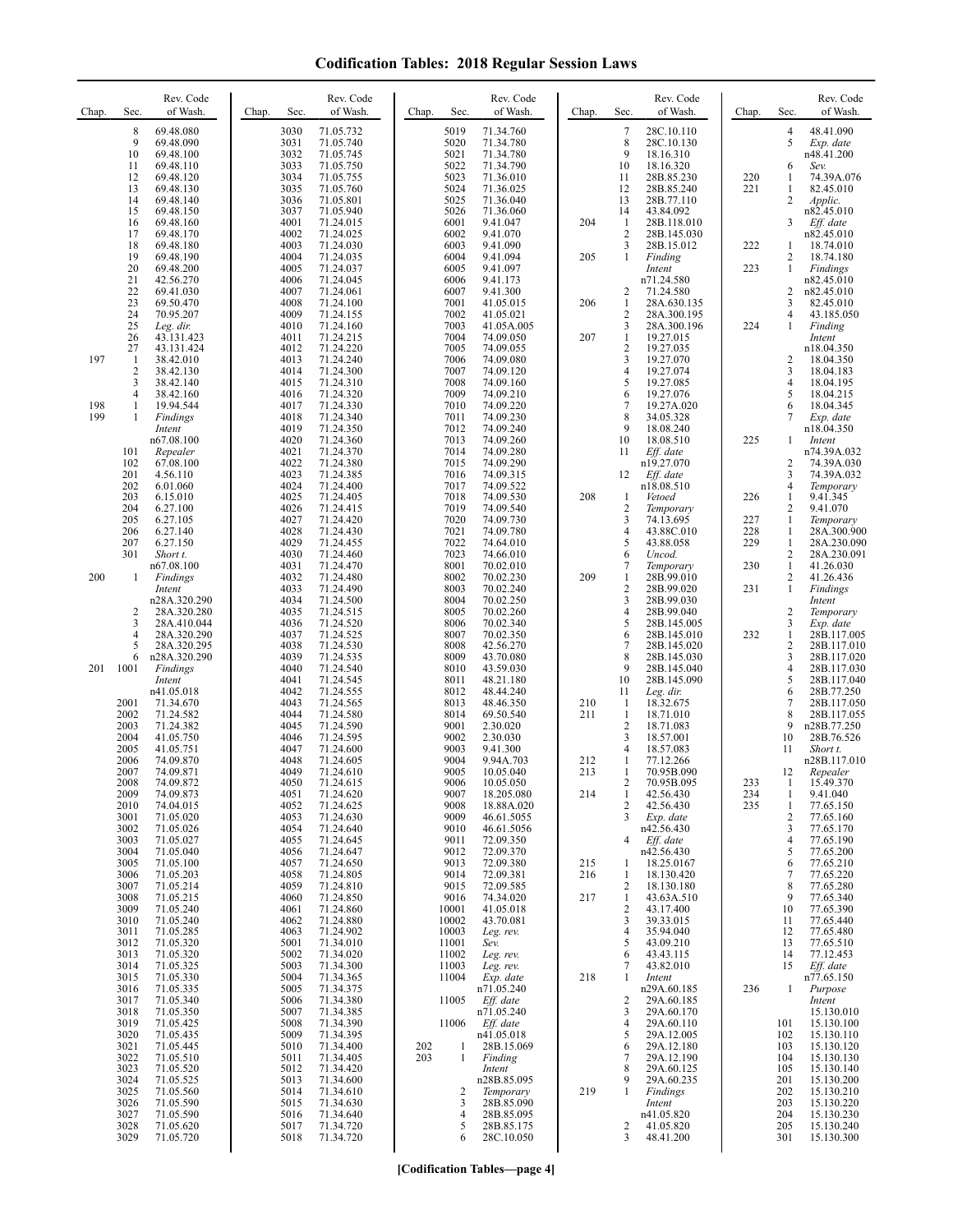| Chap.      | Sec.                | Rev. Code<br>of Wash.     | Chap. | Sec.                | Rev. Code<br>of Wash.      | Chap. | Sec.                | Rev. Code<br>of Wash.       | Chap. | Sec.                             | Rev. Code<br>of Wash.      | Chap. | Sec.       | Rev. Code<br>of Wash.  |
|------------|---------------------|---------------------------|-------|---------------------|----------------------------|-------|---------------------|-----------------------------|-------|----------------------------------|----------------------------|-------|------------|------------------------|
|            | 302                 | 15.130.310                |       | 4                   | 41.76.045                  |       | 16                  | 41.05.085                   | 268   | 1                                | 28B.10.819                 |       |            | 64.90.045              |
|            | 401<br>402          | 15.130.400<br>15.130.410  |       | 5<br>6              | 41.80.100<br>49.39.080     |       | 17<br>18            | 41.05.140<br>41.05.225      |       | $\overline{2}$<br>$\mathfrak{Z}$ | 28A.300.803<br>Vetoed      |       | 110<br>111 | Sev.<br>64.90.050      |
|            | 403                 | 15.130.420                | 248   | 1                   | 39.12.015                  |       | 19                  | 41.05.300                   | 269   | 1                                | 10.82.090                  |       | 112        | 64.90.055              |
|            | 404                 | 15.130.430                | 249   | 1                   | 19.28.191                  |       | 20                  | 41.05.320                   |       | $\sqrt{2}$<br>3                  | 3.50.100                   |       | 113        | 64.90.060              |
|            | 501<br>502          | 15.130.500<br>15.130.510  |       | 2<br>3              | 19.28.161<br>19.28.205     |       | 21<br>22            | 41.04.205<br>28A.400.275    |       | $\overline{4}$                   | 3.62.020<br>3.62.040       |       | 114<br>115 | 64.90.065<br>64.90.070 |
|            | 503                 | 15.130.520                |       | 4                   | 19.28.195                  |       | 23                  | 28A.400.350                 |       | 5                                | 35.20.220                  |       | 116        | 64.90.075              |
|            | 504<br>505          | 15.130.530<br>15.130.540  |       | 5                   | Eff. date<br>n19.28.191    |       | 24<br>25            | 28A.710.350<br>41.05.120    |       | 6<br>7                           | 10.01.160<br>10.01.170     |       | 117<br>118 | 64.90.080<br>64.90.085 |
|            | 506                 | 15.130.550                | 250   | 1                   | 41.56.037                  |       | 26                  | 41.05.123                   |       | 8                                | 10.01.180                  |       | 119        | 64.90.090              |
|            | 507                 | 15.130.560                |       | 2                   | 28B.52.027                 |       | 27                  | 41.05.143                   |       | 9                                | 10.46.190                  |       | 120        | 64.90.095              |
|            | 508<br>509          | 15.130.570<br>15.130.580  |       | 3<br>4              | 41.59.068<br>41.76.013     |       | 28<br>29            | 43.79A.040<br>28A.400.280   |       | 10<br>11                         | 10.64.015<br>9.92.070      |       | 121<br>122 | 64.90.100<br>64.90.105 |
|            | 601                 | 69.04.040                 |       | 5                   | 41.80.083                  |       | 30                  | 41.05.700                   |       | 12                               | 10.73.160                  |       | 123        | 64.90.110              |
|            | 602<br>603          | 69.04.710<br>69.04.810    |       | 6<br>7              | 47.64.137<br>49.39.023     |       | 31<br>32            | 41.05.890<br>42.56.400      |       | 13<br>14                         | 9.94A.6333<br>9.94A.760    |       | 124<br>201 | 64.90.115<br>64.90.200 |
|            | 604                 | 69.04.820                 | 251   | $\mathbf{1}$        | 53.18.010                  |       | 33,34               | Temporary                   |       | 15                               | 9.94B.040                  |       | 202        | 64.90.205              |
|            | 605<br>606          | 69.04.850<br>77.140.020   | 252   | 2<br>1              | 53.18.060<br>41.56.160     |       | 35                  | Eff. date<br>n41.05.075     |       | 16<br>17                         | 3.62.085<br>36.18.020      |       | 203<br>204 | 64.90.210<br>64.90.215 |
|            | 607                 | 77.140.010                |       | 2                   | 41.59.150                  | 261   | $\mathbf{1}$        | Temporary                   |       | 18                               | 43.43.7541                 |       | 205        | 64.90.220              |
|            | 608                 | 77.140.030                |       | 3                   | 41.76.055                  | 262   | 101                 | Findings                    |       | 19                               | 7.68.035                   |       | 206        | 64.90.225              |
|            | 609<br>610          | 77.140.040<br>77.140.050  |       | $\overline{4}$<br>5 | 41.80.120<br>47.64.132     |       |                     | Intent<br>n82.23B.010       |       | 20                               | Constr.<br>n10.82.090      |       | 207<br>208 | 64.90.230<br>64.90.235 |
|            | 611                 | 77.140.060                |       | 6                   | 49.39.140                  |       | 102                 | 82.23B.010                  |       | 21                               | Contingency                |       | 209        | 64.90.240              |
|            | 701<br>702          | 15.28.015<br>15.36.012    | 253   | 7<br>1              | 28B.52.065<br>Intent       |       | 103<br>104          | 82.23B.020<br>n82.23B.010   | 270   | 1                                | Intent<br>43.06C.005       |       | 210<br>211 | 64.90.245<br>64.90.250 |
|            | 703                 | 15.36.401                 |       |                     | n74.04.025                 |       | 201                 | 88.46.060                   |       | $\overline{c}$                   | 43.06C.020                 |       | 212        | 64.90.255              |
|            | 704<br>705          | 15.36.541<br>15.44.015    |       | 2<br>3              | 74.04.025<br>39.26.300     |       | 202<br>203          | 88.46.0601<br>88.46.220     |       | 3<br>$\overline{4}$              | 43.06C.010<br>43.06C.030   |       | 213<br>214 | 64.90.260<br>64.90.265 |
|            | 706                 | 15.65.033                 |       | 4                   | 39.26.100                  |       | 204                 | 88.46.240                   |       | 5                                | 43.06C.040                 |       | 215        | 64.90.270              |
|            | 707<br>708          | 15.66.017<br>15.88.025    |       | 5<br>6              | 41.56.030<br>41.56.030     |       | 205<br>206          | 88.46.167                   |       | 6<br>7                           | 43.06C.050<br>43.06C.060   |       | 216<br>217 | 64.90.275              |
|            | 709                 | 15.89.025                 |       | 7                   | 41.56.510                  |       | 301                 | Temporary<br>90.56.210      |       | 8                                | 43.06C.070                 |       | 218        | 64.90.280<br>64.90.285 |
|            | 710                 | 16.49.095                 |       | 8                   | 41.56.510                  |       | 302                 | 90.56.2101                  |       | 9                                | Leg. dir.                  |       | 219        | 64.90.290              |
|            | 711<br>712          | 16.67.035<br>69.07.060    |       | 9<br>10             | n74.04.025<br>Exp. date    |       | 303<br>304          | 90.56.240<br>90.56.569      |       | 10<br>11                         | 43.131.425<br>43.131.426   |       | 220<br>221 | 64.90.295<br>64.90.300 |
|            | 713                 | 69.07.110                 |       |                     | n41.56.030                 |       | 305                 | 90.56.275                   | 271   | 1                                | 28A.235.250                |       | 222        | 64.90.305              |
|            | 714<br>715          | 69.07.120<br>69.07.160    |       | 11                  | Eff. date<br>n41.56.030    |       | 401<br>402          | Sev.<br>Eff. date           |       | $\overline{c}$<br>3              | 28A.235.280<br>28A.235.260 |       | 223<br>224 | 64.90.310<br>64.90.315 |
|            | 716                 | 69.10.005                 | 254   | 1                   | Findings                   |       |                     | n82.23B.010                 |       | $\overline{4}$                   | 28A.235.270                |       | 225        | 64.90.320              |
|            | 717<br>718          | 69.10.010<br>69.10.030    |       |                     | Intent<br>n28B.145.100     | 263   | 1<br>2              | 70.170.020<br>70.170.060    |       | 5<br>6                           | 28A.300.255<br>28A.235.290 |       | 226<br>301 | 64.90.325<br>64.90.400 |
|            | 719                 | 69.10.045                 |       | 2                   | 28B.145.020                |       | 3                   | Eff. date                   |       | 7                                | Short t.                   |       | 302        | 64.90.405              |
|            | 720                 | 69.10.050                 |       | 3                   | 28B.145.090                |       |                     | n70.170.020                 |       |                                  | n28A.235.250               |       | 303        | 64.90.410              |
|            | 721<br>801          | 9.94A.515<br>Repealer     |       | 4<br>5              | 28B.145.100<br>28B.145.110 | 264   | 1<br>$\overline{c}$ | 51.08.165<br>51.08.142      | 272   | -1<br>2                          | 43.03.040<br>41.26.717     |       | 304<br>305 | 64.90.415<br>64.90.420 |
|            | 901                 | Short t.                  |       | 6                   | 28B.145.120                |       | 3                   | 51.32.185                   | 273   | $\mathbf{1}$                     | 46.70.055                  |       | 306        | 64.90.425              |
|            | 902                 | 15.130.900<br>Constr.     |       | 7<br>8              | 28B.145.130<br>28B.145.070 | 265   | 1                   | Intent<br>n10.93.150        |       | $\overline{c}$<br>3              | Repealer<br>Leg. dir.      |       | 307<br>308 | 64.90.430<br>64.90.435 |
|            |                     | 15.130.901                |       | 9                   | 28B.145.010                |       | $\overline{2}$      | 10.93.150                   |       | $\overline{4}$                   | Eff. date                  |       | 309        | 64.90.440              |
|            | 903<br>904          | Leg. dir.<br>Leg. rev.    | 255   | $\mathbf{1}$        | Findings<br>Intent         | 266   | 101<br>102          | 28A.150.260<br>28A.150.390  | 274   | 1                                | n46.70.055<br>Temporary    |       | 310<br>311 | 64.90.445<br>64.90.450 |
| 237        | $\mathbf{1}$        | 39.58.010                 |       |                     | n43.30.582                 |       | 103                 | 28A.160.193                 |       | 2,3                              | Approp.                    |       | 312        | 64.90.455              |
|            | $\overline{2}$<br>3 | 39.58.105<br>39.58.240    |       | 2<br>3              | 43.30.582<br>43.30.583     |       | 104<br>105          | 28A.165.055<br>28A.300.770  | 275   | 4<br>$\mathbf{1}$                | Eff. date<br>Finding       |       | 313<br>314 | 64.90.460<br>64.90.465 |
| 238        | 1                   | Finding                   |       | $\overline{4}$      | Contingent                 |       | 106                 | 28A.150.392                 |       |                                  | Purpose                    |       | 315        | 64.90.470              |
|            |                     | Intent<br>74.67.005       |       |                     | Exp. date<br>n43.30.582    |       | 201<br>202          | n28A.150.410<br>28A.150.410 |       | $\overline{c}$                   | 43.384.900<br>43.384.010   |       | 316<br>317 | 64.90.475<br>64.90.480 |
|            | $\overline{2}$      | 74.67.010                 | 256   | 1                   | 28B.20.830                 |       | 203                 | 28A.150.412                 |       | 3                                | 43.384.020                 |       | 318        | 64.90.485              |
| 239        | 3<br>-1             | Leg. dir.                 | 257   | $\mathbf{1}$<br>2   | 28A.715.010<br>41.32.010   |       | 204<br>205          | 28A.400.006<br>28A.400.200  |       | $\overline{4}$<br>5              | 43.384.030<br>43.384.040   |       | 319<br>320 | 64.90.490<br>64.90.495 |
|            |                     | Findings<br>n48.18.558    |       | 3                   | 41.35.010                  |       | 206                 | 28A.400.205                 |       | 6                                | 43.384.050                 |       | 321        | 64.90.500              |
|            | 2                   | 48.18.558                 |       | 4                   | Contingency                |       | 207                 | 41.56.800                   |       | 7<br>8                           | 43.384.060                 |       | 322        | 64.90.505              |
|            | 3<br>4              | 48.19.530<br>48.18.559    | 258   | 1                   | n28A.715.010<br>79.02.010  |       | 208<br>209          | 41.59.800<br>Temporary      |       |                                  | Short t.<br>43.384.901     |       | 323<br>324 | 64.90.510<br>64.90.515 |
| 240        | -1                  | 19.28.010                 |       | $\overline{c}$      | 77.12.075                  |       | 301                 | 28A.150.276                 |       | 9                                | 82.08.225                  |       | 325        | 64.90.520              |
| 241        | 2<br>-1             | 19.28.325<br>41.37.010    |       | 3<br>4              | 79.64.095<br>43.79A.040    |       | 302<br>303          | 28A.320.330<br>28A.500.015  |       | 10<br>11                         | 43.84.092<br>43.384.800    |       | 326<br>327 | 64.90.525<br>64.90.530 |
|            | 2                   | 41.37.301                 |       | 5                   | Eff. date                  |       | 304                 | 28A.505.240                 |       | 12                               | Leg. dir.                  |       | 328        | 64.90.535              |
| 242<br>243 | $\mathbf{1}$<br>-1  | 39.12.015<br>39.04.350    | 259   | 1                   | n79.02.010<br>70.79.070    |       | 305<br>306          | 84.52.058<br>84.52.053      | 276   | -1                               | Findings<br>Intent         |       | 329<br>330 | 64.90.540<br>64.90.545 |
|            | 2                   | Eff. date                 |       | 2                   | 70.79.080                  |       | 307                 | 84.52.0531                  |       |                                  | n10.21.015                 |       | 331        | 64.90.550              |
|            | 3                   | n39.04.350<br>Contingency | 260   | $\mathbf{1}$<br>2   | 41.05.740<br>41.05.006     |       | 401<br>402          | 28A.300.780<br>Vetoed       |       | $\overline{c}$<br>3              | 10.21.015<br>10.21.017     |       | 332<br>333 | 64.90.555<br>64.90.560 |
| 244        | 1                   | 39.04.320                 |       | 3                   | 41.05.009                  |       | 403                 | 28A.710.280                 |       | $\overline{4}$                   | 10.21.030                  |       | 401        | 64.90.600              |
|            | 2<br>3              | 49.04.035                 |       | 4<br>5              | 41.05.011                  |       | 404<br>405          | 28A.715.040<br>72.40.028    |       | 5                                | 10.21.050<br>10.21.045     |       | 402        | 64.90.605<br>64.90.610 |
|            |                     | Eff. date<br>n39.04.320   |       |                     | Intent<br>41.05.004        |       | 406                 | 43.09.2856                  | 277   | 6<br>101                         | Short t.                   |       | 403<br>404 | 64.90.615              |
| 245        | -1                  | Findings                  |       | 6                   | 41.05.021                  |       | 407                 | Approp.                     |       |                                  | 64.90.900                  |       | 405        | 64.90.620              |
|            |                     | Intent<br>n36.100.040     |       | 7<br>8              | 41.05.022<br>41.05.023     |       | 408<br>409          | Vetoed<br>28A.320.173       |       | 102<br>103                       | 64.90.010<br>64.90.015     |       | 406<br>407 | 64.90.625<br>64.90.630 |
|            | 2                   | 36.100.040                |       | 9                   | 41.05.026                  |       | 410                 | 28A.300.790                 |       | 104                              | 64.90.020                  |       | 408        | 64.90.635              |
|            | 3                   | Eff. date<br>n36.100.040  |       | 10<br>11            | 41.05.050<br>41.05.055     |       | 411<br>412          | Repealer<br>Eff. date       |       | 105<br>106                       | 64.90.025<br>64.90.030     |       | 409<br>410 | 64.90.640<br>64.90.645 |
| 246        | -1                  | 41.06.070                 |       | 12                  | 41.05.065                  |       |                     | n28A.500.015                |       | 107                              | 64.90.035                  |       | 411        | 64.90.650              |
| 247        | 1<br>$\overline{2}$ | 28B.52.045<br>41.56.110   |       | 13<br>14            | 41.05.066<br>41.05.075     | 267   | 1<br>$\sqrt{2}$     | Vetoed<br>28B.52.035        |       | 108<br>109                       | 64.90.040<br>Applic.       |       | 412<br>413 | 64.90.655<br>64.90.660 |
|            | 3                   | 41.59.060                 |       | 15                  | 41.05.080                  |       | 3                   | 28B.50.140                  |       |                                  | Constr.                    |       | 414        | 64.90.665              |
|            |                     |                           |       |                     |                            |       |                     |                             |       |                                  |                            |       |            |                        |

**[Codification Tables—page 5]**